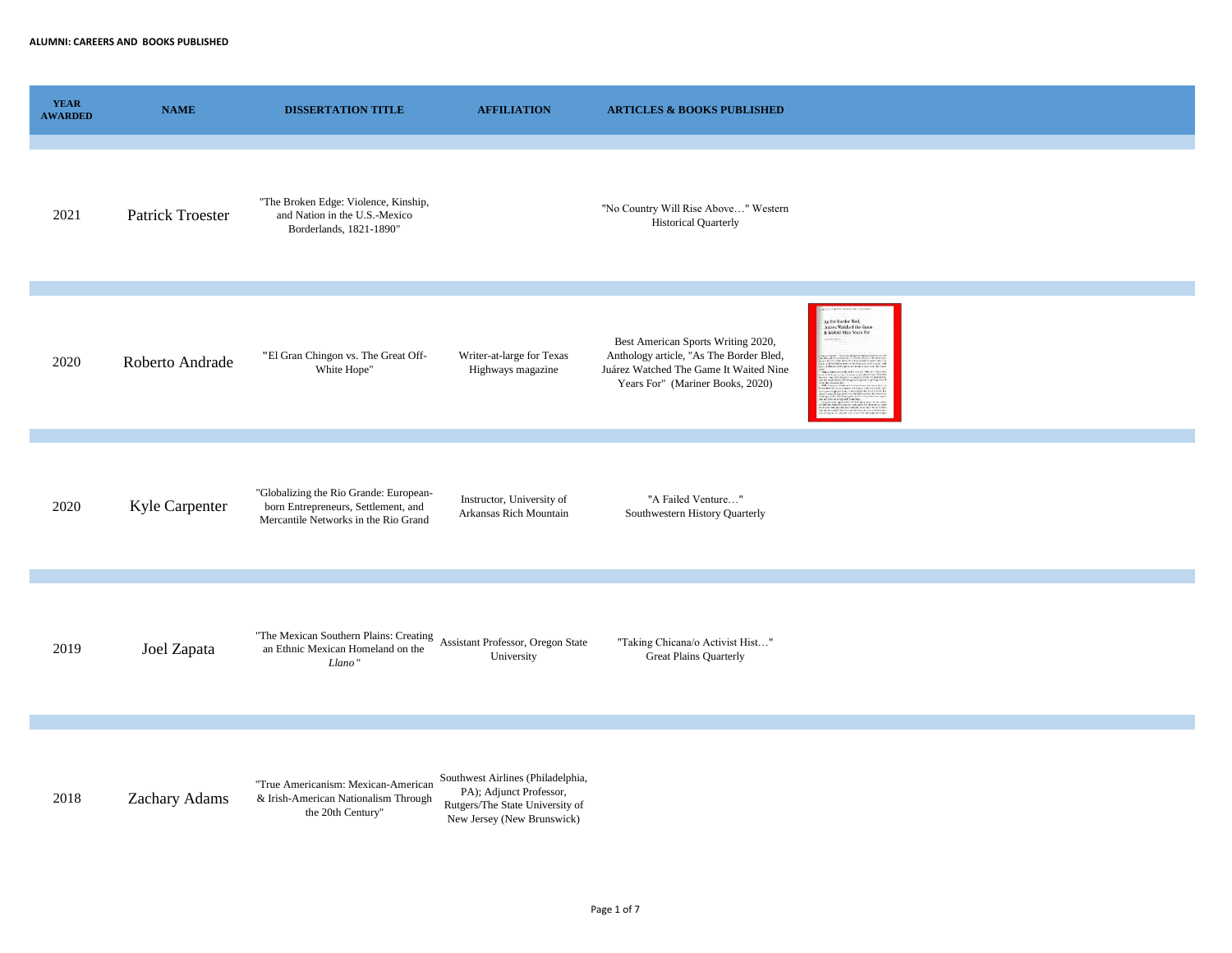| 2017 | Anne Allbright             | "Oscar Brousse Jacobson: The Life &<br>Art of a Cosmopolitan Cultural Broker"                                                                                        | Manager, Tutor Around                                              | A World Conquered: The Art of Oscar<br>Brousse Jacobson (University of Oklahoma<br>Press, 2015)                                     | <b>CATE MATT</b>          |                                                                                                                                                                                   |  |
|------|----------------------------|----------------------------------------------------------------------------------------------------------------------------------------------------------------------|--------------------------------------------------------------------|-------------------------------------------------------------------------------------------------------------------------------------|---------------------------|-----------------------------------------------------------------------------------------------------------------------------------------------------------------------------------|--|
| 2017 | Ruben Arellano             | "Becoming Indian: The Origins of<br>Indigeneity Among Chicana/os in<br>Texas"                                                                                        | Full-Time Faculty, Mountain<br>View College (Dallas, TX)           | "Radicals and Reformers in the Big D"<br>Journal of South Texas                                                                     |                           |                                                                                                                                                                                   |  |
| 2017 | Carla Mendiola             | "Mestiza, Metis, American: How<br>Intermixutre on United States Borders<br>Shaped Local, Regional & National<br>Identities"                                          | Lecturer, Texas A&M University-<br>San Antonio                     | "The Meeting of Two Border Worlds"<br>Maine History                                                                                 |                           |                                                                                                                                                                                   |  |
| 2015 | Jennifer Koshatka<br>Seman | "The Politics of Curanderismo: Santa<br>Teresa Urrea, Don Pedrito Jaramillo &<br>Faith Healing in the U.S.-Mexico<br>Borderlands at the Turn of the 20th<br>Century" | Lecturer, Metropolitan State<br>University of Denver (Colorado)    | <b>Borderlands Curanderos</b><br>The Worlds of Santa Teresa Urrea and Don<br>Pedrito Jaramillo (University of Texas Press,<br>2021) | IRNERI ANDS<br>:URANDEROS |                                                                                                                                                                                   |  |
| 2015 | Luis A. Garcia             | "A Medieval Frontier: Warfare &<br>Military Culture in Texas &<br>Northeastern Mexico, 1686-1845"                                                                    | Research Professor, University of<br>Monterrey (Monterrey, Mexico) | Guerra y Frontera: El Ejercito del Norte Entre<br>1855 y 1858 Monterrey, Mexico: Archivo<br>General del Estado de Nuevo Leon, 2007  | GUERRA Y FRONTERA         | Frontera Armada. Prácticas militares en<br>el noreste histórico, siglos XVII-XIX.<br>México: Fondo de Cultura<br>Económica/Centro de Investigación y<br>Docencia Económicas, 2021 |  |
| 2013 | Aaron Sanchez              | "From Mexico de Afuera to Aztlan:<br>Belonging, Homeland Politics &<br>Citizenship in U.S.-Mexican Thought,<br>Texas 1910-1979"                                      | Assistant Professor,<br>Texas Tech University (Lubbock,<br>TX)     | Homeland: Ethnic Mexican Belonging since<br>1900 (University of Oklahoma Press, 2021)                                               | OMELA                     |                                                                                                                                                                                   |  |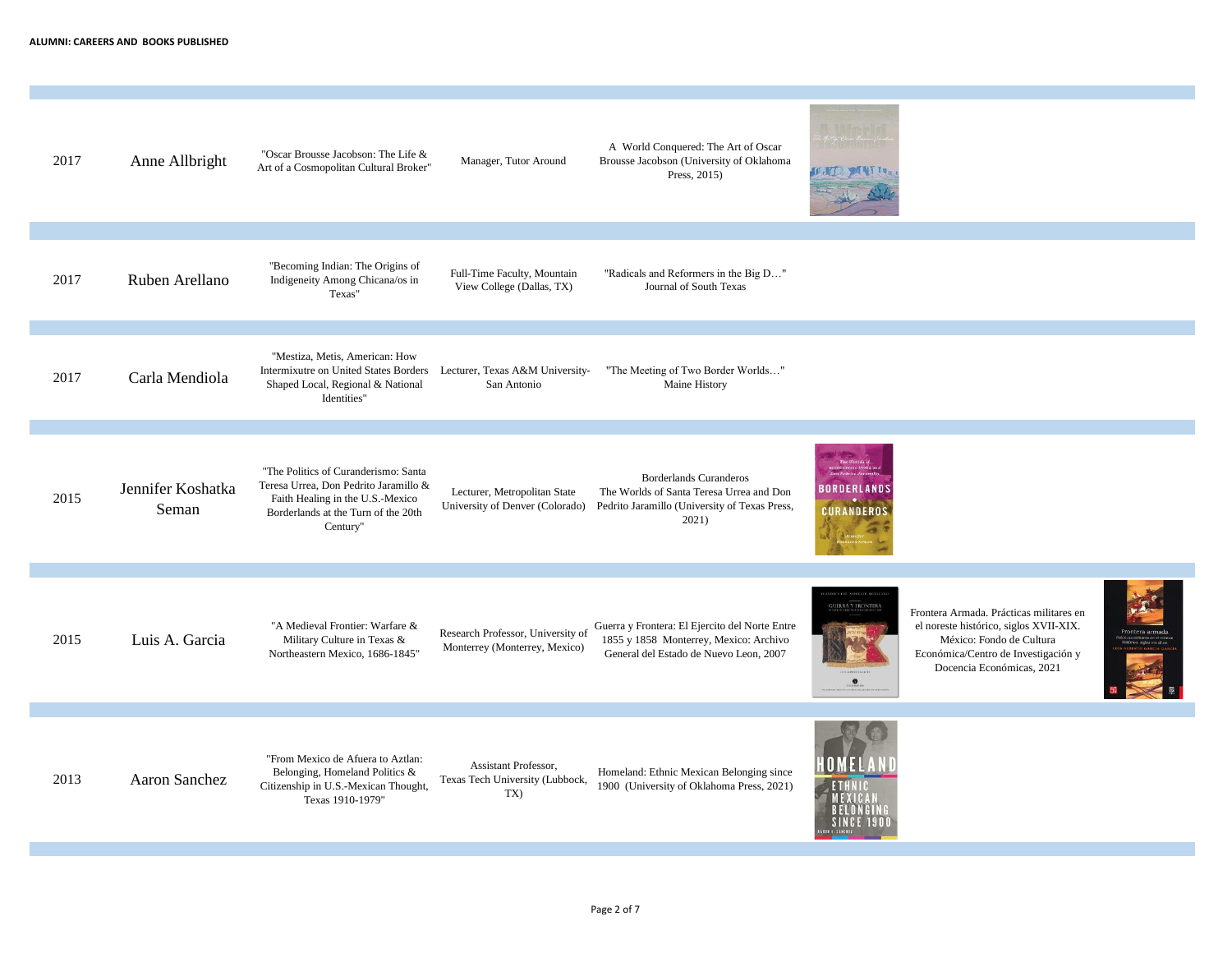| 2012 | Anna Banhegyi          | "Where Marx Meets Osceola: Ideology<br>& Mythology in the Eastern Bloc<br>Western"                                                                                 | Instructor, Szoloto Bilingual<br><b>Educational Foundation</b><br>(Budapest, Hungary) |                                                                                                                                                      |                                   |
|------|------------------------|--------------------------------------------------------------------------------------------------------------------------------------------------------------------|---------------------------------------------------------------------------------------|------------------------------------------------------------------------------------------------------------------------------------------------------|-----------------------------------|
|      |                        |                                                                                                                                                                    |                                                                                       |                                                                                                                                                      |                                   |
| 2012 | John R. Gram           | "Education on the Edge of Empire: The<br>Pueblos & the Federal Boarding<br>Schools, 1881-1928"                                                                     | Instructor, Missouri State<br>University (Springfield)                                | Education at the Edge of Empire: Negotiating<br>Pueblo Identity in New Mexico's Indian<br>Boarding Schools (University of Washington<br>Press, 2015) | Education:<br>$\Xi$ dge<br>:mpire |
|      |                        |                                                                                                                                                                    |                                                                                       |                                                                                                                                                      |                                   |
| 2011 | Timothy P. Bowman      | "Blood Oranges: Citriculture,<br>Colonialism & the Making of Anglo-<br>American Identity in the Lower Rio<br>Grande Valley Borderlands During the<br>20th Century" | Associate Professor of History,<br>West Texas A&M University-<br>Canyon               | Blood Oranges: Colonialism and Agriculture<br>in the South Texas Borderlands (Texas A&M<br>University Press, 2016)                                   | <b>Blood Oranges</b>              |
|      |                        |                                                                                                                                                                    |                                                                                       |                                                                                                                                                      |                                   |
| 2010 | George T. Diaz         | "Contrabandista Communities: States &<br>Smugglers in the Lower Rio Grande<br>Borderlands, 1848-1945"                                                              | Associate Professor, The<br>University of Texas Rio Grande<br>Valley                  | Border Contraband: A History of Smuggling<br>Across the Rio Grande (The University of<br>Texas Press, 2015)                                          | EORGE F. BIA                      |
|      |                        |                                                                                                                                                                    |                                                                                       |                                                                                                                                                      |                                   |
| 2010 | <b>Eduardo Moralez</b> | "From Tejano to Latino in Indiana: The<br>Evolving Class & Ethnic Identity of<br>Mexican Migrants to the Great Lakes,<br>1900-2000"                                | Full-Time Instructor, El Centro<br>College (Dallas, TX)                               | "Tejanio Migrants and the Creation of an<br>Ethnic Mexican National Community"<br>Journal of the West                                                |                                   |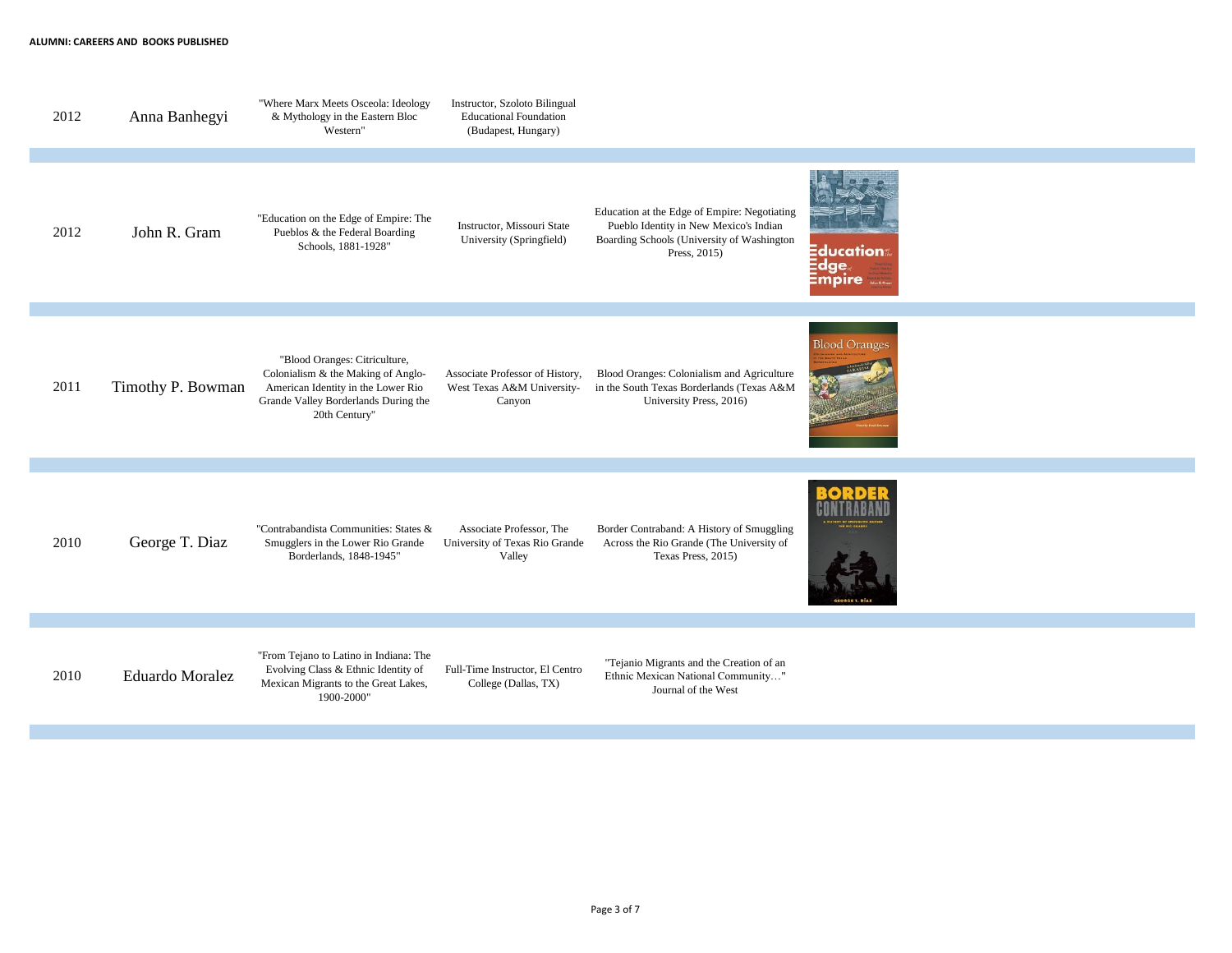| 2010 | David Rex Galindo              | "Propagandafide: Training Franciscan<br>Missionaries in New Spain"                                                                                                                        | Professor, Universidad Adolfo<br>Ibanez (Santiago, Chile)                       | To Sin No More: Franciscans and Conversion<br>in the Hispanic World, 1683-1830 (Stanford<br>University Press, 2018)                                                                              |                                    |
|------|--------------------------------|-------------------------------------------------------------------------------------------------------------------------------------------------------------------------------------------|---------------------------------------------------------------------------------|--------------------------------------------------------------------------------------------------------------------------------------------------------------------------------------------------|------------------------------------|
|      |                                |                                                                                                                                                                                           |                                                                                 |                                                                                                                                                                                                  |                                    |
| 2009 | <b>Edward James Dudlo</b>      | "Martial Borderland: The Armed<br>Incorporation of New Mexico, 1598-<br>1912"                                                                                                             | Lead Faculty of History<br>Department, Brookhaven College<br>(Dallas, TX)       |                                                                                                                                                                                                  |                                    |
|      |                                |                                                                                                                                                                                           |                                                                                 |                                                                                                                                                                                                  |                                    |
| 2009 | Jose Gabriel Martinez<br>Serna | "Vineyards in the Desert: The Jesuits & Research Professor, Tecnologico<br>the Rise & Decline of an Indian Town in de Monterrey/TEC de Monterrey<br>New Spain's Northeastern Borderlands" | (Nuevo Leon, Mexico)                                                            | Vinedos e Indios del Desierto: Fundacion,<br>Auge y Secularizacion de una Mision Jesuita<br>en la Frontera Noreste de la Nueva Espana<br>(CONARTE, Consejo para la Cultura y las<br>Artes, 2014) |                                    |
|      |                                |                                                                                                                                                                                           |                                                                                 |                                                                                                                                                                                                  |                                    |
| 2009 | Helen McLure                   | "I Suppose You Think Strange the<br>Murder of Women & Children': White-<br>Capping & Lynching in the American<br>West, 1850-1930"                                                         | Adjunct Assistant Professor of<br>History, The University of Texas<br>at Dallas |                                                                                                                                                                                                  |                                    |
|      |                                |                                                                                                                                                                                           |                                                                                 |                                                                                                                                                                                                  |                                    |
| 2009 | Paul T. Nelson                 | "Utah's Canyon Country: Hope &<br>Experience Approach an American<br>Desert, 1500-1936"                                                                                                   | Adjunct Lecturer of History,<br>Otterbein University<br>(Westerville, OH)       | Wrecks of Human Ambition: A History of<br>Utah's Canyon Country to 1936 (The<br>University of Utah Press, 2014)                                                                                  | WREC<br>OF HUMA<br><b>AMBITIOI</b> |

To Sin No More FRANCISCANS AND CONVERSION  $16.741. \text{H1474,X16-WOLAR},$   $16.73 - 15.10$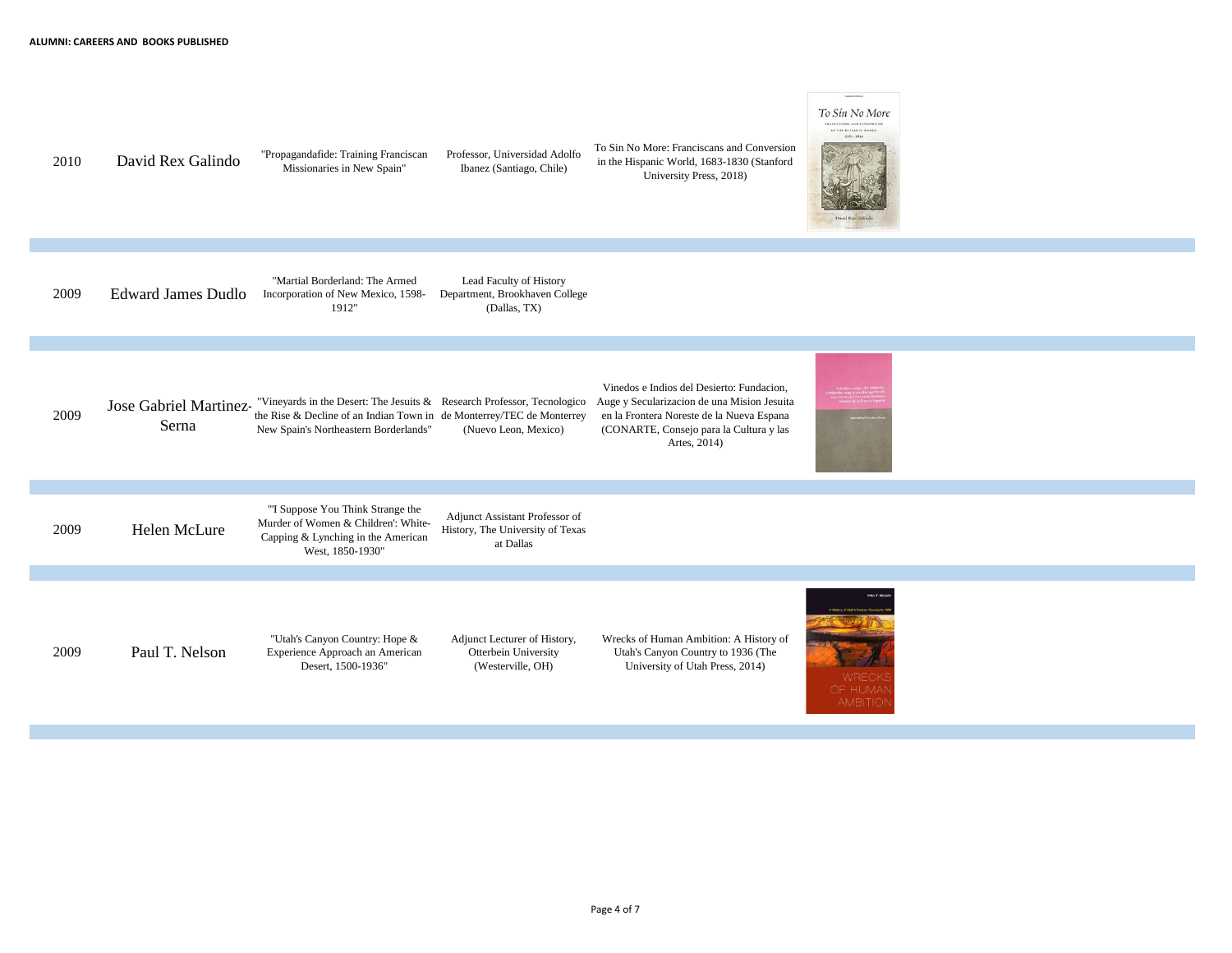"Turning Apaches Into Spaniards: North Associate Professor of History, Apache Adaptation to Hispanic Rule 2008 Matthew M. Babcock America's Forgotten Indian University of North Texas (Cambridge University Press, 2016) Reservations" (Denton) **QILFIELD**<br>Revolutionary **Busten Fast Veret II** Associate Professor of History, Oilfield Revolutionary: The Career of Everette 2008 Houston F. Mount II "Oilfield Revolutionary: The Career of East Central University (Ada, Lee DeGolyer (Texas A&M University Press, Everette Lee DeGolyer" OK) 2014) ARE WE not **FOREIGNERS** Are We Not Foreigners Here? Indigenous HERE? "Trans-Nations: Indians, Imagined Senior Lecturer of History, The Nationalism in the U.S.-Mexico Borderlands 2008 Jeffrey M. Schulze Communities & Border Realities in the University of Texas at Dallas (The University of North Carolina Press, 20th Century" 2016) PESOS DOLLARS "Risk & Opportunity on the U.S./Mexico Border: Credit, Bankruptcy & the Pesos and Dollars: Entrepreneurs in the Texas-Associate Professor of History, 2007 Alicia M. Dewey Emergence of the Anglo & Mexican-Mexico Borderlands, 1880-1940 (Texas A&M Biola University (La Mirada, CA) American Middle Classes in South University Press, 2014) Texas, 1898-1941" ALICIA M. DEWEY 中国学校 To the Line of Fire, Mexican Texans!: The 2007 Jose A. Ramirez  $\frac{1}{2}$  Tejanos in World War I: Here & Over Professor of History, Tejano Community and World War I. (Texas There" Laredo College (Texas) A&M University Press, 2009) JOSÉ A.<br>RAMÍREZ

**Apache Adaptation**<br>to Hispanic Rule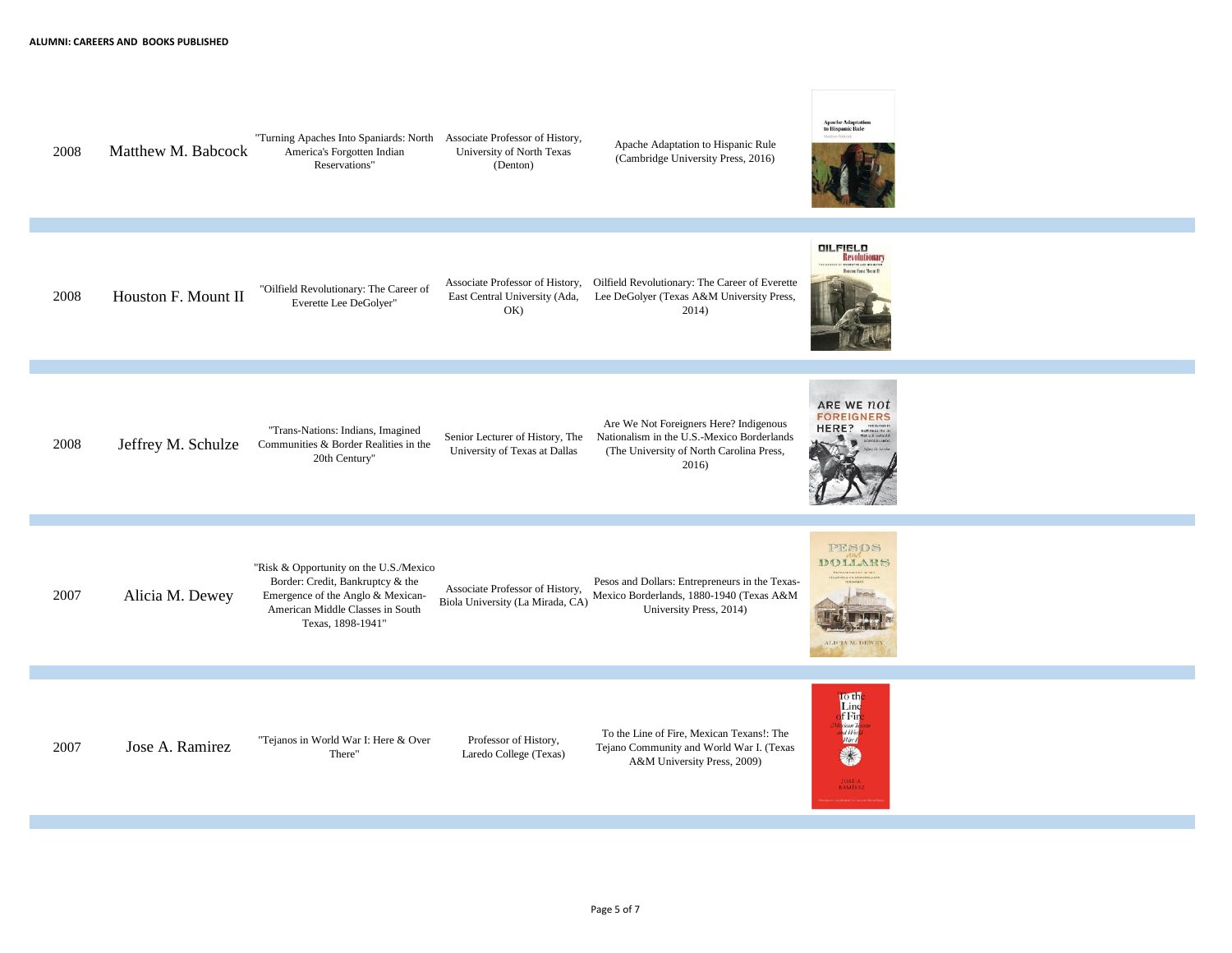



The American Elsewhere: Adventure and Manliness in the Age of Expansion ( University Press of Kansas, 2017)